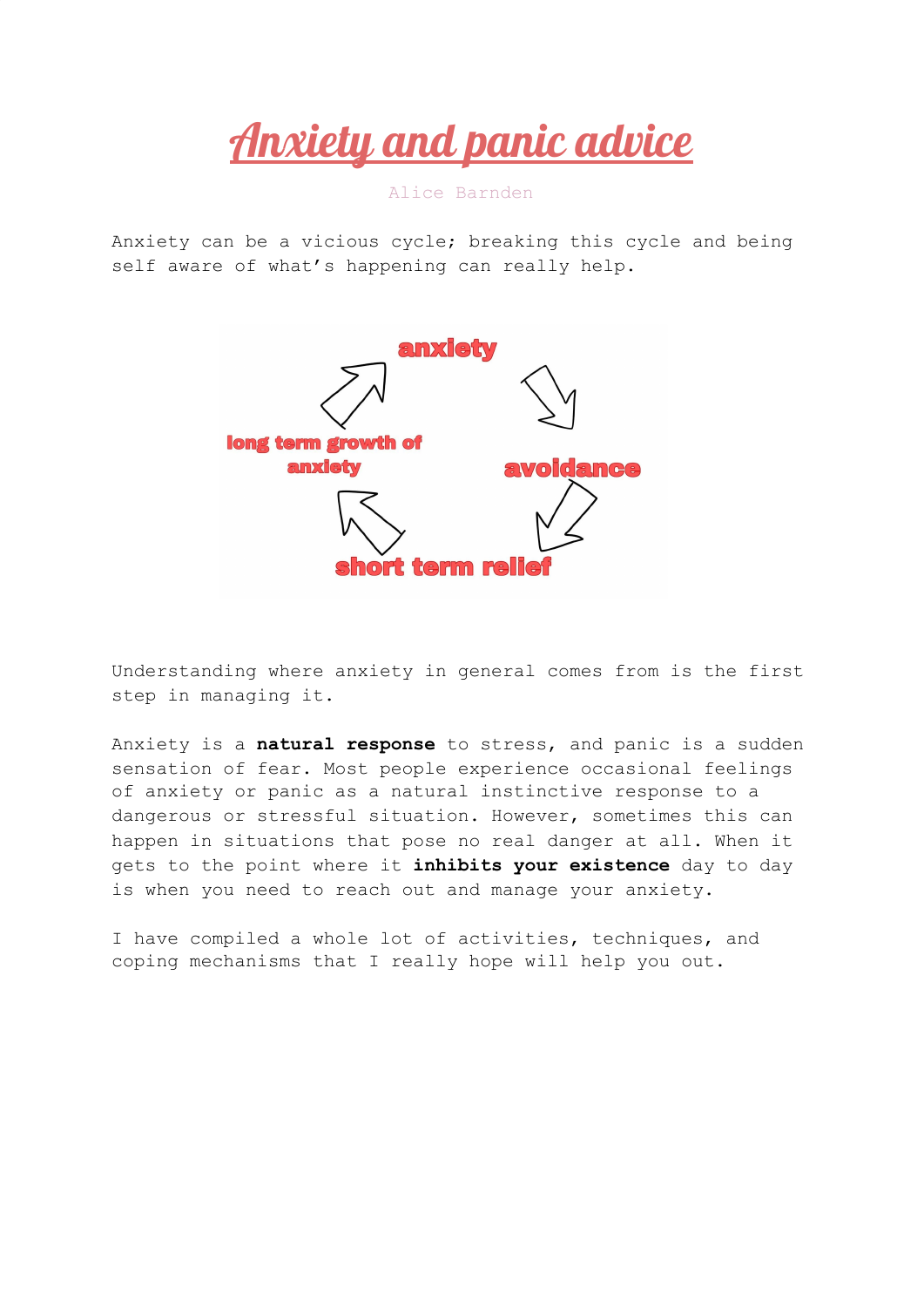#### **1. BREATHING**

This may seem obvious but it has been scientifically proven that certain breathing techniques can reduce feelings of anxiety and panic in both the short term and the long term. It's easy to forget to do simple things like literally just breath in the moment, but when you do remember to take note of how you are breathing maybe try out these techniques:

> **1. Breathe into your nose for 4 counts Hold for 4 counts Exhale from your mouth for 6 counts Repeat as many times as you like.**

**Try to count in your head as this distracts you as well.**

**(This technique causes your nervous system to switch from fight or flight mode to a parasympathetic state.)**

**2. On your in breath, imagine serenity, calm, and peace filling your lungs Holding your breath, absorb that feeling On the out breath, imagine all worries and fears leaving your lungs and floating away.**

**3. Without altering how you are breathing, try to notice where in your body you feel your breath and just focus on that feeling for as long as you want to.**

## **2. MIND MAPS**

One thing that I have found useful from cognitive behavioural therapy is writing a worry or anxious thought in the middle of a mind map and coming up with as many possible solutions as possible around it. I then go through and rate each solution in order of how much I like the solution out of 10. Whichever option has the highest score is the one I will try - you can even make a step by step action plan for the solution you like best.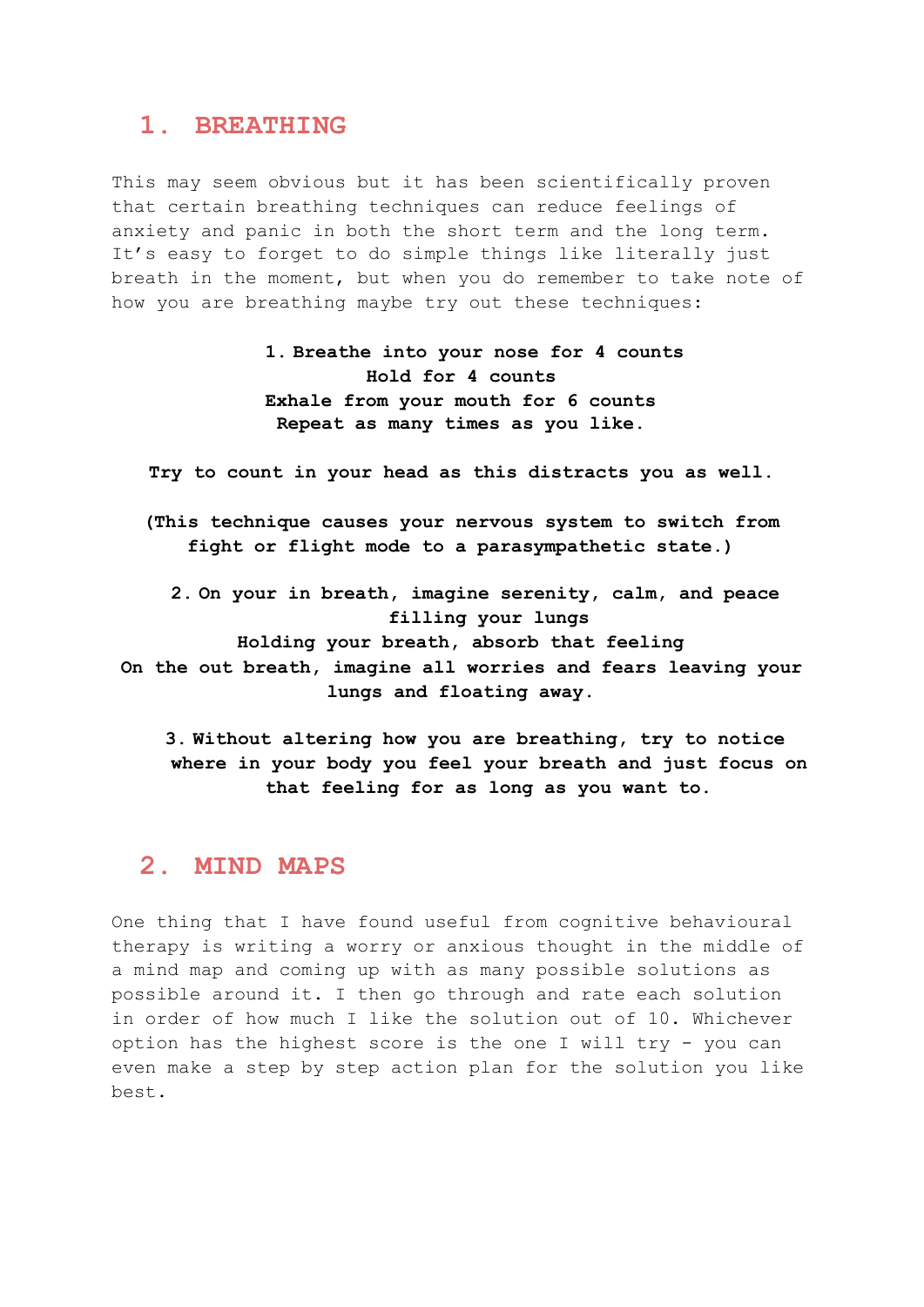### **3. JOURNAL**

**Writing things down** materialises any worrying thoughts and gets them out of your head and onto paper so that they aren't constantly in the back of your mind.

Repressing worries doesn't get rid of them - it just means they will come back later on in another form and all pile on top of each other and get even more overwhelming. But, by writing it down you can always come back to it without having to be constantly reminded of it, or you can individually work through them as they happen. This also links to the technique of 'worrying' time which I write about later on.

It's also helpful to be able to look back and figure out if there are any specific things which trigger feelings of anxiety or panic, allowing you to be able to confront and deal with them face on.

## **4. GROUNDING TECHNIQUES**

The most common grounding technique is the  $5, 4, 3, 2, 1$ technique. It doesn't help everyone but if you feel like you are spiralling, stop and do the following;

- **1. Notice 5 things you can see**
- **2. Notice 4 things you can feel**
- **3. Notice 3 things you can hear**
- **4. Notice 2 things you can smell**
- **5. Notice 1 thing you can taste**

By doing this, you are focusing all of your sensations in the moment and reminding yourself of your surroundings and reassuring yourself that you are safe and in no danger.

#### **5. MUSCLE RELAXATION**

No matter what circumstance you're in - doing a simple body scan can really help calm down your body and mind. I use this technique alongside meditation but it isn't exclusive to meditation. Basically you just start at the top of your head and notice how you physically are feeling. If you notice any tension, send positive and relaxing energy to that area as you scan down your arms, torso, legs etc.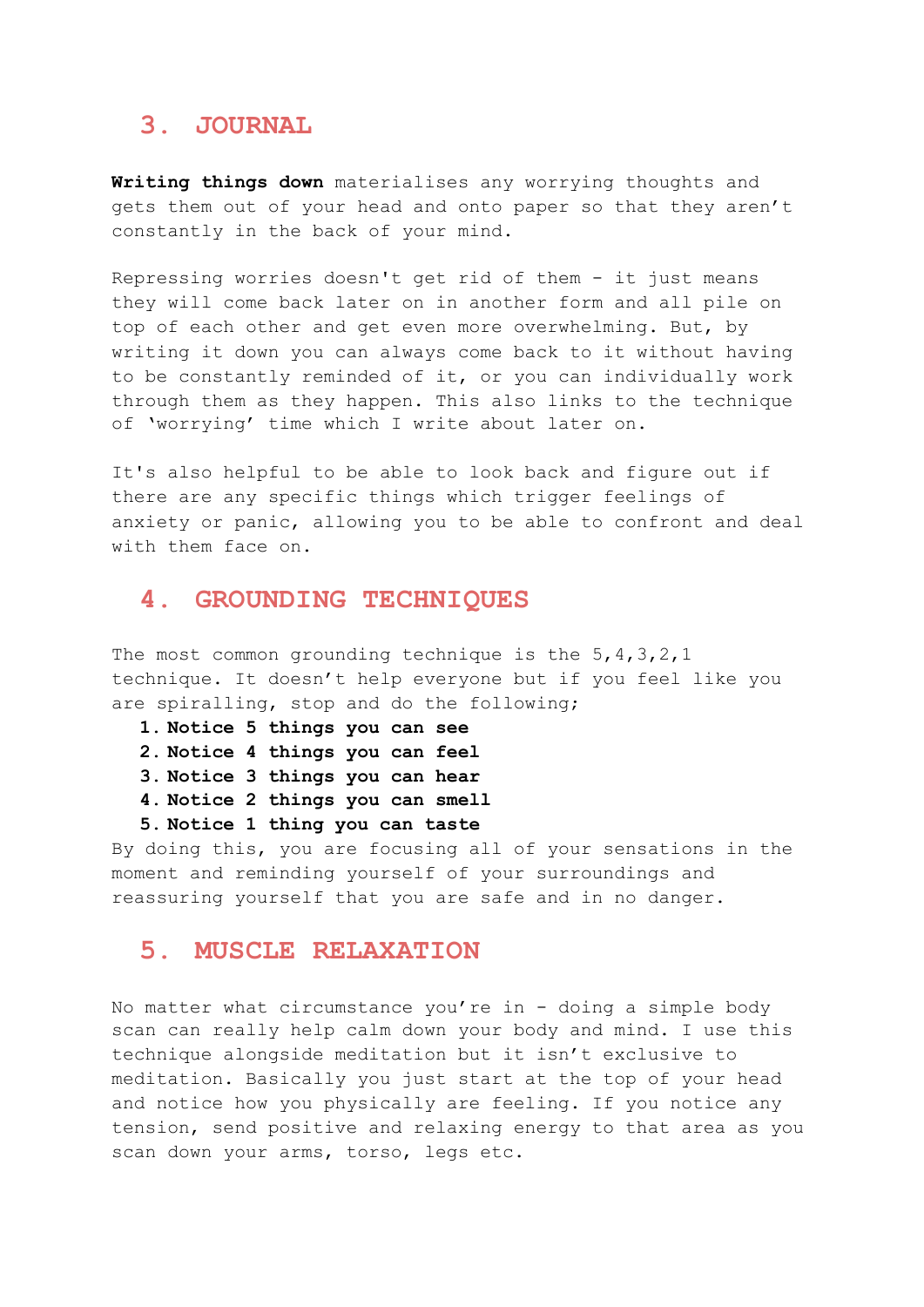## **6. CHALLENGING THOUGHTS**

Irrational thoughts and worries can be really scary and overwhelming. If possible, single out a worry; for example "I will not get through this situation." and either try challenging it by saying the opposite; "I can and will get through this situation."

**OR** imagine someone you reallllyy dislike (I always pick Donald Trump lol) and imagine them saying it to you. For me, this makes me want to completely prove it wrong as a "f you" to them.

## **7. IMAGERY**

Imagine a place where you feel your absolute calmest. Build up a picture of it in your mind. What can you see, feel, smell etc? Imagine the emotions and feelings you get in that place. Now this place will exist forever in your mind; when you are overwhelmed, go there in your mind for a bit.

#### **8. PRACTICAL VS HYPOTHETICAL**

It is important to distinguish practical and hypothetical worries.

PRACTICAL worries are worries about things that are happening right now and can be dealt with in some way.

HYPOTHETICAL worries are about things that are not happening and may not necessarily ever happen.

#### **9. SET 'WORRYING' TIME**

Giving yourself time to worry about things can be a healthy way of managing anxious thoughts. If you notice a worrying thought - make a quick note of it and then try to get on with your day, knowing that you have an allocated time to revisit the worry and rationally work through it.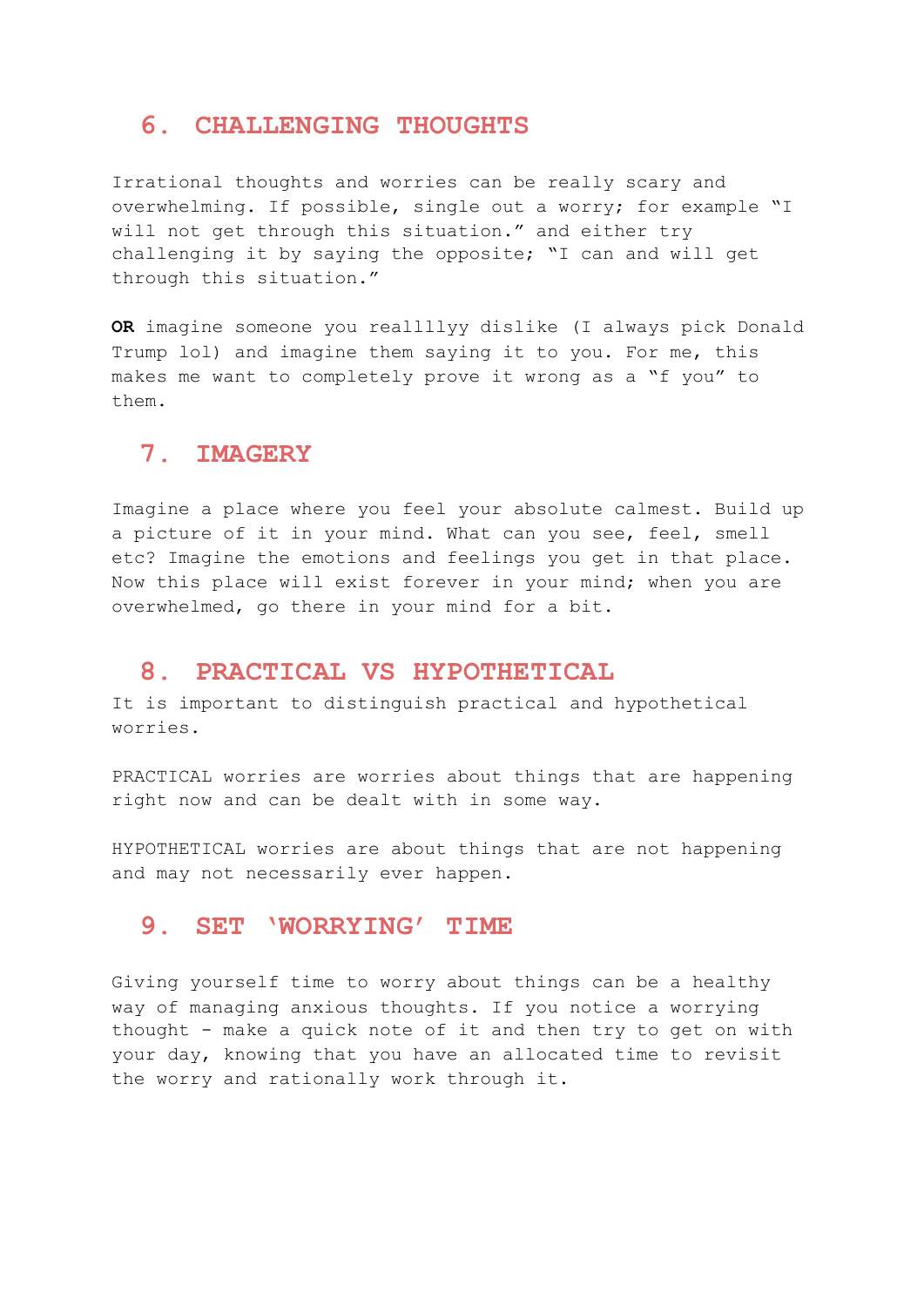#### **10. SELF COMPASSION**

Be patient and understanding with yourself as if you were a child. When a child makes a mistake, you forgive them and allow them the space to mess up and learn from it. Why not do the same for yourself? Nobody is perfect, and you are not a bad person for making mistakes as long as you acknowledge them and forgive yourself.

Practice self compassion and be understanding of your own feelings and emotions, as you are of those you love.

# **11. MANTRAS/AFFIRMATIONS**

Repeating affirmations can relieve anxiety in any situation. In moments of panic or anxiety, repeat calming mantras either out loud or in your head. By channeling this energy, it will manifest physically and mentally by calming you down.

```
Examples:
"I am safe."
"I am in control."
"I can leave this situation if I need space."
"This is temporary and will pass."
"I am not alone."
"I am enough."
"It's ok to make mistakes."
```